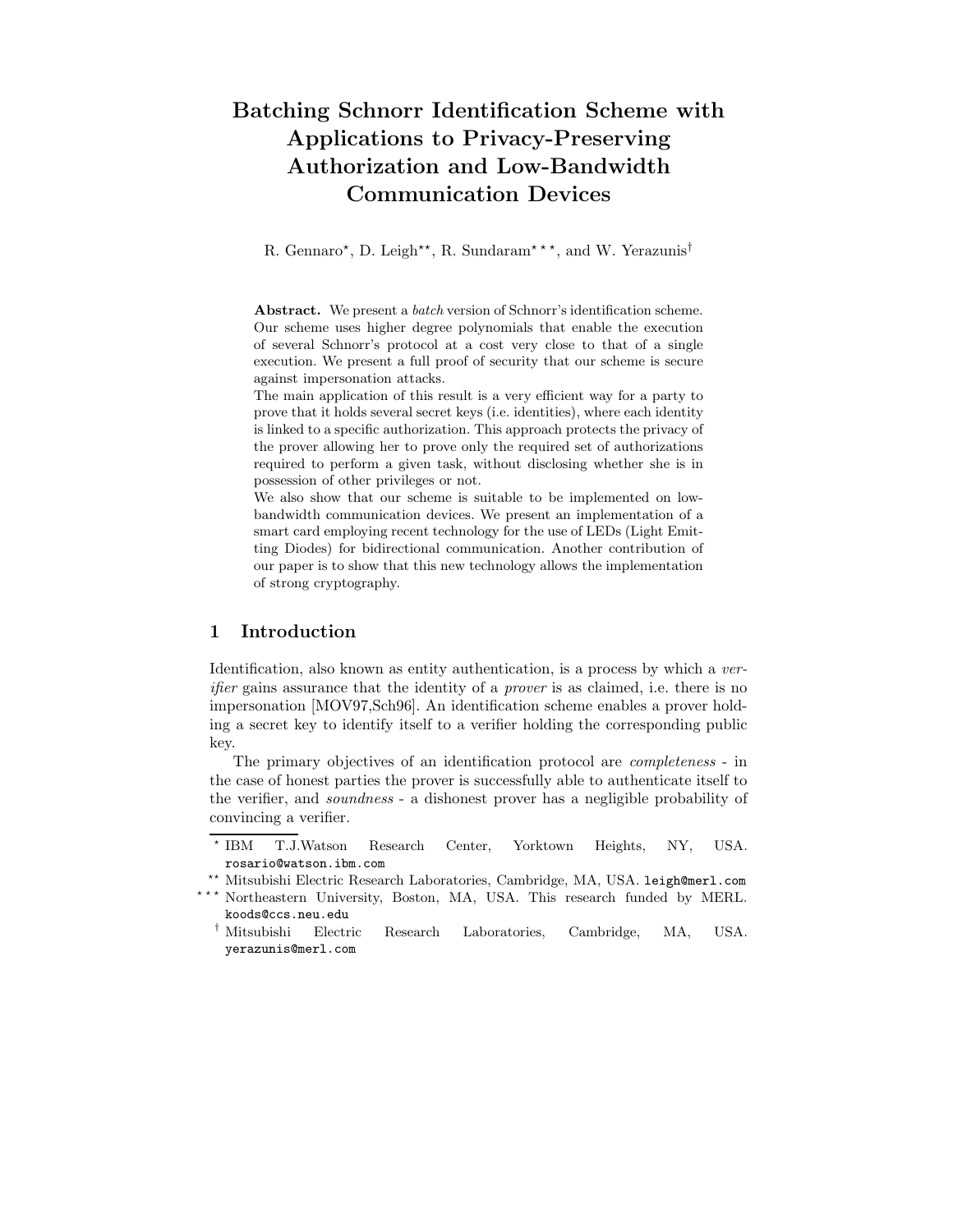There are various grades of dishonesty and corresponding levels of security. The goal of the adversary is to impersonate the prover. As per the standard security framework [FFS88], the adversary is allowed various attacks on the honest prover, which complete before the impersonation attempt. A typical requirement of identification protocols is that they be secure against impersonation under passive attack, where the adversarial prover has access to transcripts of proververifier interactions. A stronger requirement is that protocols be secure against active attacks where the adversarial prover can actively play the role of a cheating verifier with the prover numerous times before the impersonation attempt. Security against impersonation under active attack has been the traditional goal of identification schemes.

However, in recent times interest has been growing in still stronger attacks, e.g. concurrent attacks. In these attacks, just like with active attacks the adversarial prover gets to play the role of cheating verifier prior to impersonation with the key distinction that the adversary is allowed to interact with multiple honest prover clones concurrently [FFS88].

It is very important to keep in mind that, in the real world, identification protocols provide assurances only at the instant of time when the protocol is successfully completed. It is therefore important to ensure that the identification process is tied to some form of ongoing *real-world* integrity service. At some level all identification schemes are vulnerable to the adversary who cuts in immediately after the successful identification of the legitimate party.

ZERO-KNOWLEDGE PROTOCOLS. A paradigm introduced in [FFS88] to construct identification protocols, is to construct zero-knowledge proofs of knowledge. These are protocols which allow a prover to demonstrate knowledge of a secret while revealing no information whatsoever other than the one bit of information regarding the possession of the secret [GMR85,FFS88].

A protocol is said to be honest-verifier zero-knowledge if it is zero-knowledge when interacting with honest verifiers. An honest-verifier zero-knowledge protocol has a weaker security guarantee than a general zero-knowledge protocol since it is possible that a dishonest verifier can extract information from the prover in the former protocol.

However, when used as identification schemes, the ultimate measure of the worth of a protocol lies in its security against impersonation attempts and a protocol that is secure against impersonation against concurrent attacks is considered to be "secure" even if it is "only" honest-verifier zero-knowledge. This happens if one is able to show that whatever information is leaked to the dishonest verifier, it does not help him in any impersonation attack.

Schnorr in [Sch91] presents such a protocol, based on the hardness of computing discrete logarithms. The details are described in the body of the paper, but here we just remark that Schnorr's protocol is an honest-verifier zero-knowledge proof of knowledge of a discrete logarithm. Recently Bellare and Palacio in [BPa02] showed that under a slightly stronger assumption on the security of discrete logarithms, Schnorr's protocol is a secure identification scheme against concurrent attacks.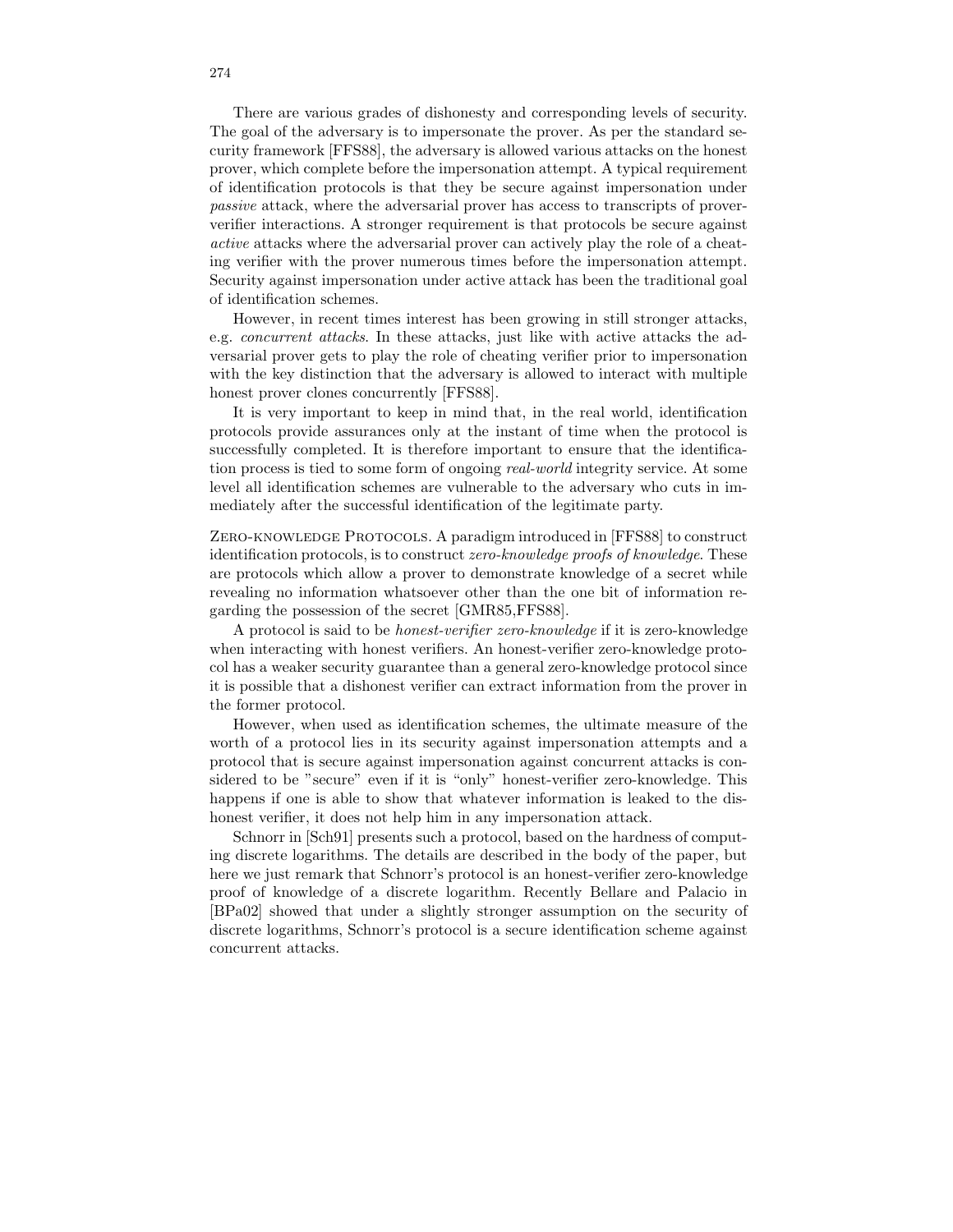#### 1.1 Authorization

Authorization is the conveyance to the verifier that the prover, has the sanction to gain access to a particular resource set, or belongs to a certain privilege class. Authorization may be effected by the proving of one or of multiple identities.

Consider now the following access control scenario. Users of a given system belong to various privilege classes. Access control classes for the data are defined using these privileges, i.e. as the users who own a given subset of privileges. For example the access control class for a given piece of data  $D$ , is defined as the users who own privileges  $P_1$ ,  $P_2$ ,  $P_3$ .

A way to implement such an access control system is to give each user a certified public key. The certificate would indicate the subset of privileges associated with this public key. Then in order to gain access, Alice performs an identification protocol based on her public key, and if her privileges are a superset of the ones required for the access she is attempting, access is granted.

There are several drawbacks with this approach. But the main one is a blatant violation of Alice's privacy. Whenever Alice proves her identity she reveals all her privileges, when, theoretically, in order to gain access she should have had to reveal only a subset of them.

It is clear that there are situation which warrant a privacy-preserving authorization mechanism, in which Alice can gain access by proving she owns the minimal set of required privileges.

This can be done by associating a different public key to each privilege. Then Alice would prove that she knows the secret keys required for the authorization. Using typical proofs of knowledge, like Schnorr's, to prove knowledge of  $k$  keys the user has to perform  $k$  proofs. Although these proofs can be performed in parallel, keeping the round complexity the same, the computational complexity goes up by a factor of  $k$ .

Thus an interesting question is if it is possible to perform a proof of knowledge of d secrets at the cost of less than d proofs. We answer this question in the affirmative (see below).

Another advantage of associating different keys to different privileges, is that the latter can be easily transferred simply by transferring the corresponding secret key.

## 1.2 Our Contributions

We present a *batch* version of Schnorr's protocol. In our scheme the prover can prove knowledge of d secret keys (discrete logarithms), at a cost slightly superior to the cost of a single Schnorr's protocol, thus saving a factor of d in computation and bandwidth over the best previously known solutions. We use degree  $d$ polynomials to represent an ordered list of d identities. We show that the resulting scheme is not only honest-verifier zero-knowledge, but that it is also a secure identification scheme against impersonation under concurrent attacks [BPa02].

This immediately yields a very efficient privacy-preserving authorization mechanism along the lines described in the previous section.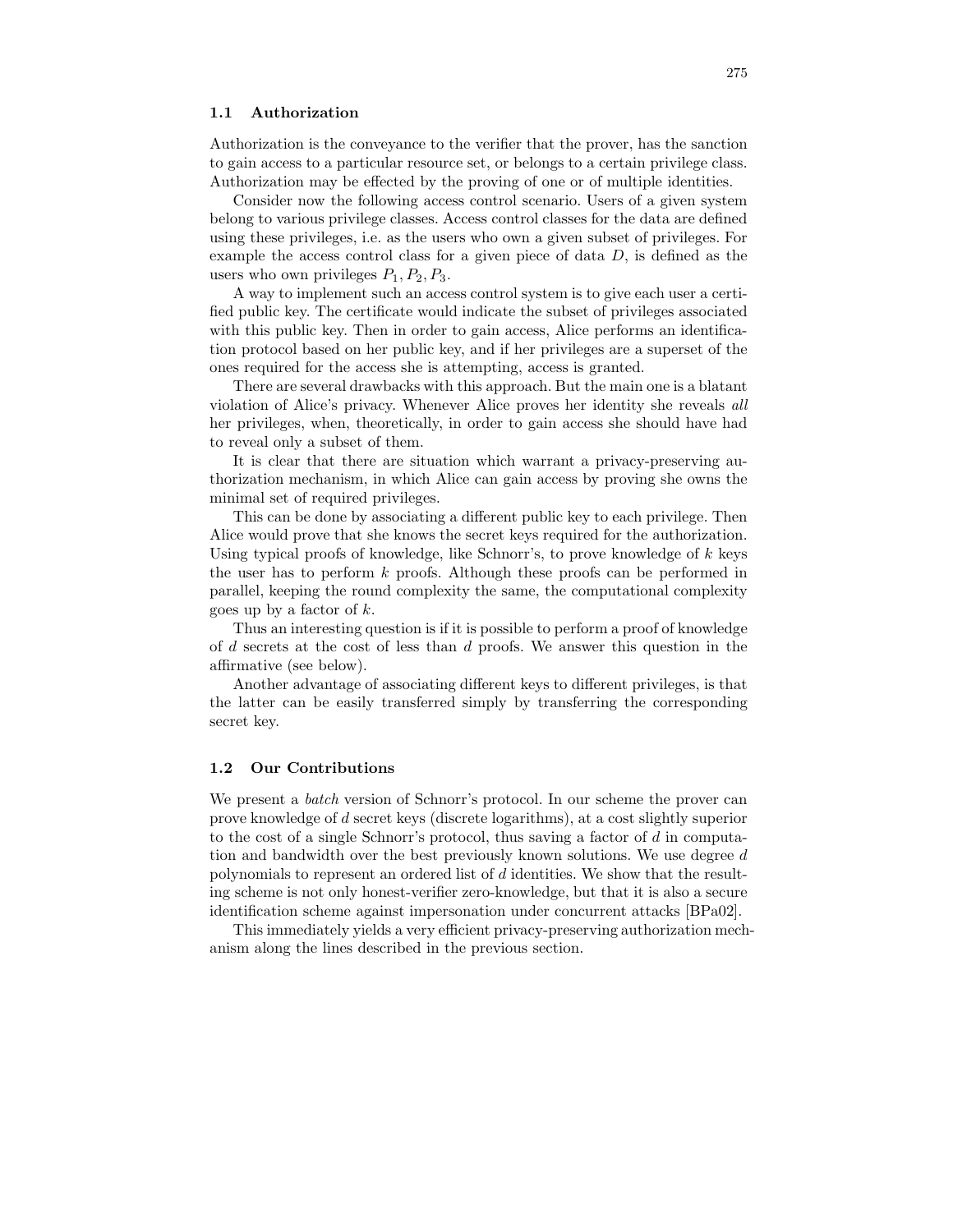Finally, in order to showcase the efficiency of our proposal we present an implementation in a very low-bandwidth environment. We use recently proposed technology to use Light Emitting Diodes (LEDs) as bi-directional communication devices. We believe that another interesting contribution of our paper is to show that this new technology is robust enough to implement strong cryptographic solutions.

## 1.3 Related work

Besides the works cited above [GMR85,FFS88,Sch91], another widely used protocol for identification is the one proposed by Guillou and Quisquateur in [GQu88]. This scheme is more efficient than Schnorr's and very suitable to low-power computation devices. When proving multiple identities simultaneously, our batch technique makes the advantage of using GQ over Schnorr's disappear very quickly. Indeed only for very small values of  $d$  (the number of identities being proven),  $d$ parallel executions of GQ beat our batch Schnorr protocol in efficiency<sup>1</sup>. It would be interesting to devise a batch version of the Guillou-Quisquateur protocol, but we were not able to do so.

In any case, when comparing our scheme with running d Guillou-Quisquateur schemes, one should remember that the GQ scheme is based on a different assumption (RSA inversion) than the Schnorr's protocol.

Our new identification scheme is related to the concept of batch verification of signatures [BGR98]. As far as we know there has not been any work on batch verification for identification protocols. A straightforward application of the techniques in [BGR98] to our problem would yield a much less efficient protocol. Moreover, the mathematical techniques we use are fundamentally different than the ones in [BGR98].

Recently the area of privacy-preserving protocol has received a lot of attention. We refer the reader especially to the works by Camenisch and Lysyanskaya [CL01, CL02], where the concept of *group signature* is used to show how a user can prove membership in a certain privilege class, without revealing her true identity. These solutions offer a very strong privacy guarantee, as a user can safely prove his privileges to various verifiers, who would not be able to *link* her various transactions. On the other hand our solution does not protect the identity of the user, but simply allows her to prove the minimal set of privileges required for a given transaction. But if verifiers collude they can link the user's transactions and reconstruct the set of privileges she holds. For example if Alice proves to Bob that she belongs to privilege class P1, and to Charles that she

<sup>&</sup>lt;sup>1</sup> Jumping ahead, assume we perform Schnorr's scheme, with parameters  $p, q$  such that  $|p| = 1024$  and  $|q| = 160$ . Then one execution of the protocol costs about 240 multiplications for the prover (i.e. one exponentiation modp, with a 160-bit exponent). On the other hand, if we perform the GQ scheme over a 1024-bit RSA modulus, using a small public exponent (like 3), and security parameter 80, then the prover's cost is about 80 multiplications. Thus GQ is approximately 3 times as fast as Schnorr's. Which means that for  $d > 3$ , i.e. when proving more than 3 identities simultaneously, our batch Schnorr protocol becomes more attractive than GQ.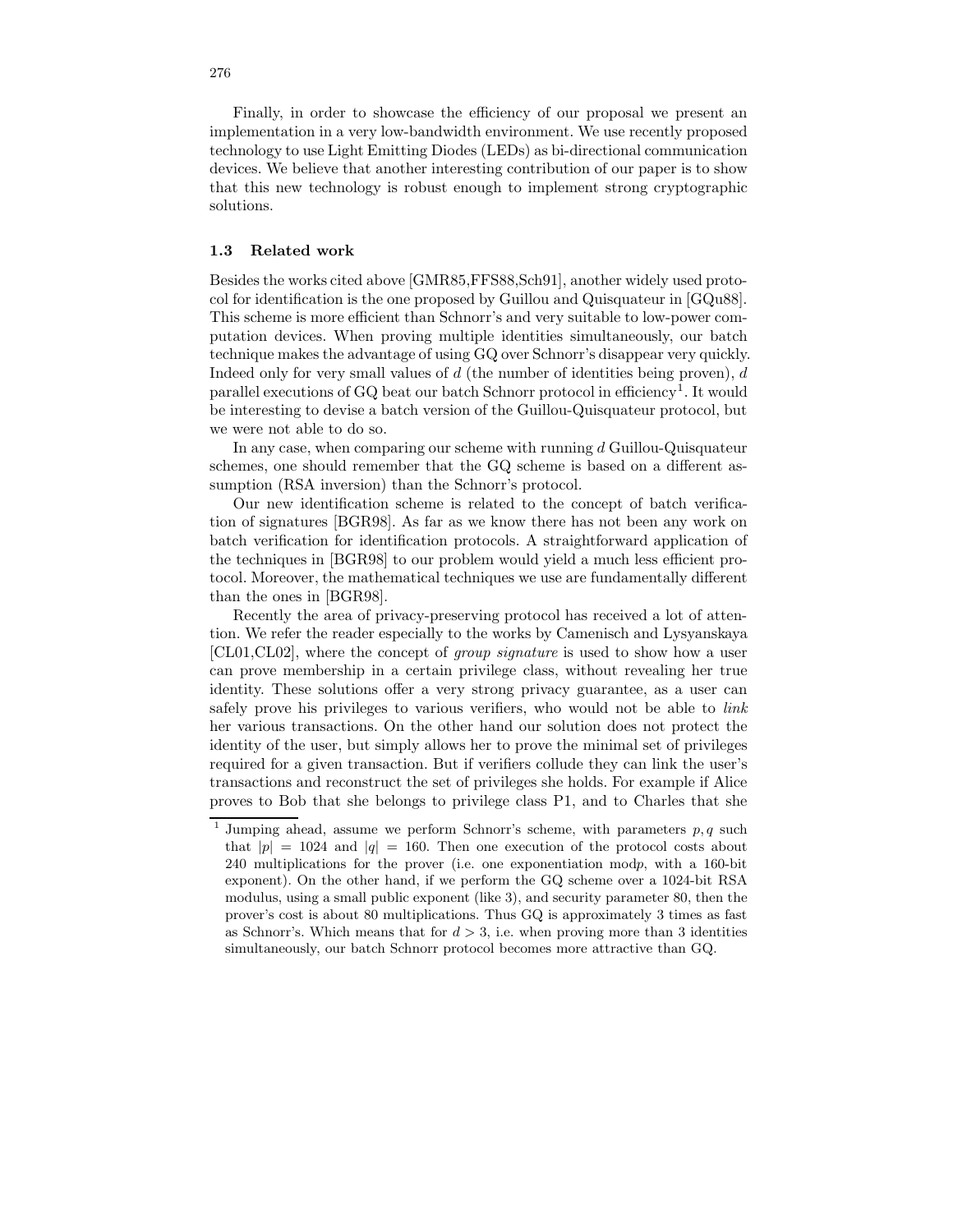belongs to the P2 class, it is possible for Bob and Charles together to understand that Alice holds both P1 and P2 privileges. On the other hand our solution is much simpler and more efficient that solutions based on group signatures, thus it could be preferable in a scenario in which collusion is not really a problem. Moreover some of our batching techniques can be used to speed-up solutions based on group signatures (since there, the proof of possession of several keys is a subprotocol).

## 2 Preliminaries

In this section we recall the basic definition of proof of knowledge, the computational assumptions that we are going to need, and Schnorr's protocol. In the following the acronym PPT stands for "probabilistic polynomial-time".

## 2.1 Proofs of Knowledge

POLYNOMIAL TIME RELATIONSHIPS. Let  $\mathcal R$  be a polynomial time computable relationship, i.e. a language of pairs  $(y, w)$  such that it can be decided in polynomial time in |y| if  $(y, w) \in \mathcal{R}$  or not. With  $\mathcal{L}_{\mathcal{R}}$  we denote the language induced by R i.e.  $\mathcal{L}_{\mathcal{R}} = \{y : \exists w : (y, w) \in \mathcal{R}\}.$ 

More formally an ensemble of polynomial time relationships  $\mathcal{PTR}$  consists of a collection of families  $\mathcal{PTR} = \cup_n \mathcal{PTR}_n$  where each  $\mathcal{PTR}_n$  is a family of polynomial time relationships  $\mathcal{R}_n$ . To an ensemble  $\mathcal{PTR}$  we associate a randomized *instance generator* algorithm  $\textsf{IG}$  that on input  $1^n$  outputs the description of a relationship  $\mathcal{R}_n$ . In the following we will drop the suffix n when obvious from the context.

**Example:** The instance generator algorithm on input  $1<sup>n</sup>$  outputs an *n*-bit prime q, a poly(n)-prime p, such that  $q|p-1$  and an element g of order q in  $Z_p^*$ . The corresponding relationship is that of pairs  $(y, w) \subset Z_p^* \times Z_q$  such that  $y = g^w \bmod p.$ 

PROOFS OF KNOWLEDGE. In a proof of knowledge for a relationship  $\mathcal{R}$ , two parties, Prover P and Verifier V, interact on a common input y. The Prover also holds a secret input w, such that  $(y, w) \in \mathcal{R}$ . The goal of the protocol is to convince  $V$  that  $P$  indeed knows such  $w$ . Ideally this proof should not reveal any information about  $w$  to the verifier, i.e. be zero-knowledge.

The protocol should thus satisfy certain constraints. In particular it must be *complete*: if  $P$  knows  $w$  then  $V$  should accept. It should be *sound*: for any (possibly dishonest) prover who does not know  $w$ , the verifier should almost always reject. Finally it should be zero-knowledge: no (poly-time) verifier (no matter what possibly dishonest strategy she follows during the proof) can learn any information about w.

A formal definition of proofs of knowledge can be found in [BGo93] (improving on the original definition in [FFS88]). Informally, the concept of "knowing" w is formalized by showing that w can be computed in polynomial-time if we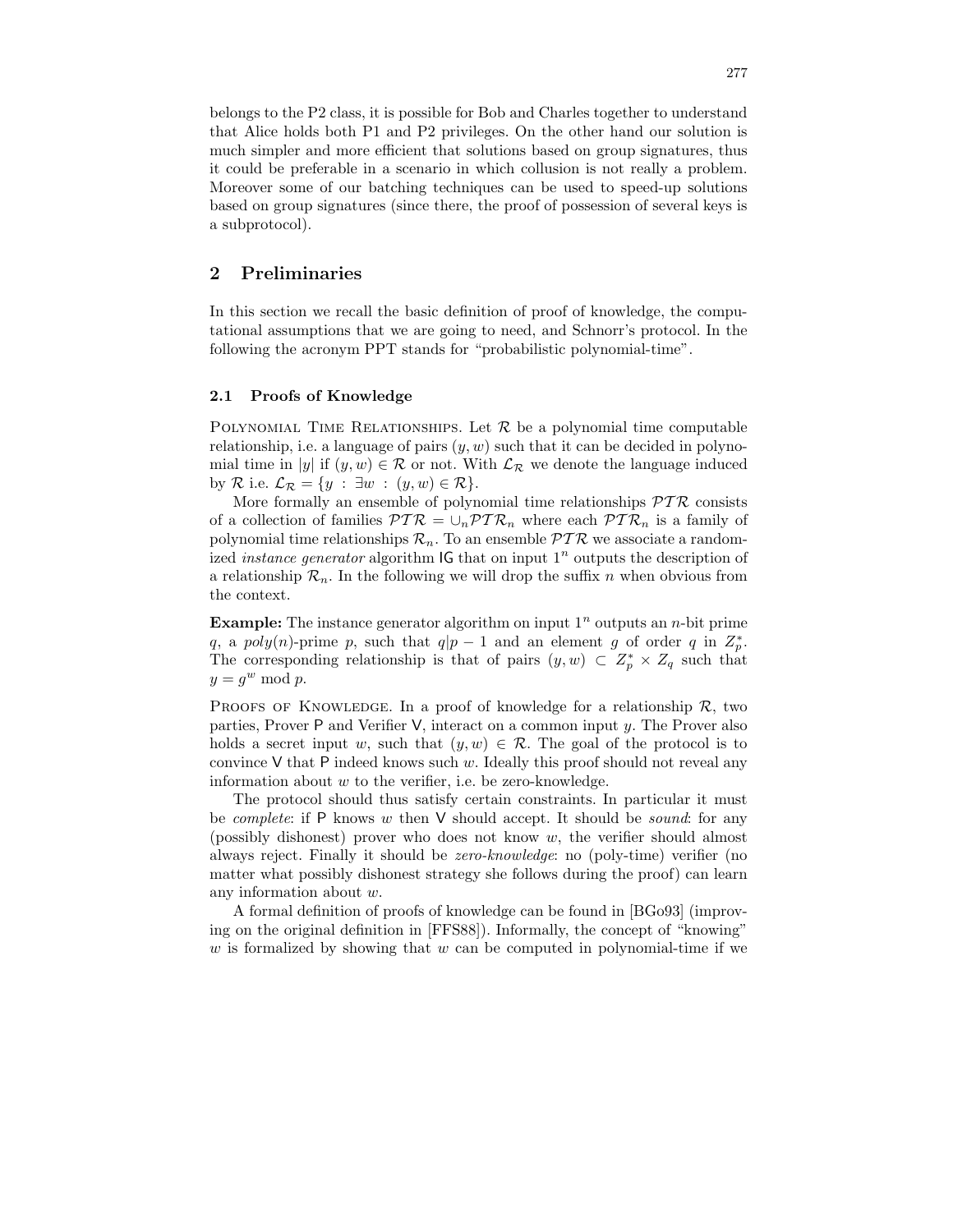have black-box access to P. This is done by constructing a *witness extractor* which runs in probabilistic polynomial time, and computes  $w$  with a probability related to the probability that the Prover makes the Verifier accept.

The concept of zero-knowledge is formalized via the existence of a probabilistic polynomial time simulator  $S$  that on input  $y$  and interacting with a possibly cheating Verifier outputs transcripts with the same probability distribution as the real prover (who knows  $w$ ).

A formal definition follows. With  $[P(y, w), V(y)]$  we denote the output of the protocol, i.e. 1 iff V accepts. With  $\pi_P(n)$  we denote the probability that a prover P makes the verifier accept, i.e.

$$
\pi_{\mathsf{P}}(n) = \mathit{Prob}[\ \mathcal{R}_n \leftarrow \mathsf{IG}(1^n) \ ; \ [\mathsf{P}(y, \cdot), \mathsf{V}(y)] = 1 \ ]
$$

where the statement  $y$  can be chosen by  $P$ .

**Definition 1.** We say that  $(P, V)$  is a proof of knowledge for a relationship  $(\mathcal{PTR}, \mathsf{IG})$  if the following properties are satisfied:

**Completeness** For all  $(y, w) \in \mathcal{R}_n$  (for all  $\mathcal{R}_n$ ) we have that  $[P(y, w), V(y)] =$ 1.

Witness Extraction *There exist a probabilistic polynomial time* knowledge extractor KE, a function  $\kappa: \{0,1\}^* \to [0,1]$  and a negligible function  $\epsilon$ , such that for all PPT P', if  $\pi_{P}(n) > \kappa(n)$  then KE, given rewind access to P', computes w such that  $(y, w) \in \mathcal{R}_n$  with probability at least  $\pi_{\mathsf{P}'}(n) - \kappa(n) - \epsilon(n)$ .

**Zero-Knowledge** For every PPT Verifier V' there exist a probabilistic polynomial time simulator  $\text{SIM}_{V'}$ , such that for all  $(y, w) \in \mathcal{R}_n$  the two random variables

$$
\mathsf{View}[P(y, w), \mathsf{V}'(y)]
$$
  
View[SIM<sub>V'</sub>(y),  $\mathsf{V}'(y)$ ]

are indistinguishable.

The function  $\kappa$  is called the *knowledge error* and measures the probability, inherent to the protocol, that a cheating prover can convince the verifier without knowing w. What we require is that if a prover convinces the verifier with a probability higher than  $\kappa$ , then we can extract the witness with a success probability related to the difference.

## 2.2 Identification Schemes

In an identification scheme a prover P and a verifier V interact on input a public key (generated together with its matching secret key by a key generation algorithm KG). The prover holds the matching secret key, and his goal is to convince the Verifier of this fact, and thus of his identity.

An *impersonation attack* is when an adversary  $A$  tries to convince the verifier that he is the honest prover. This kind of attack is called a passive attack, if the adversary attempts impersonation only after having witnessed several correct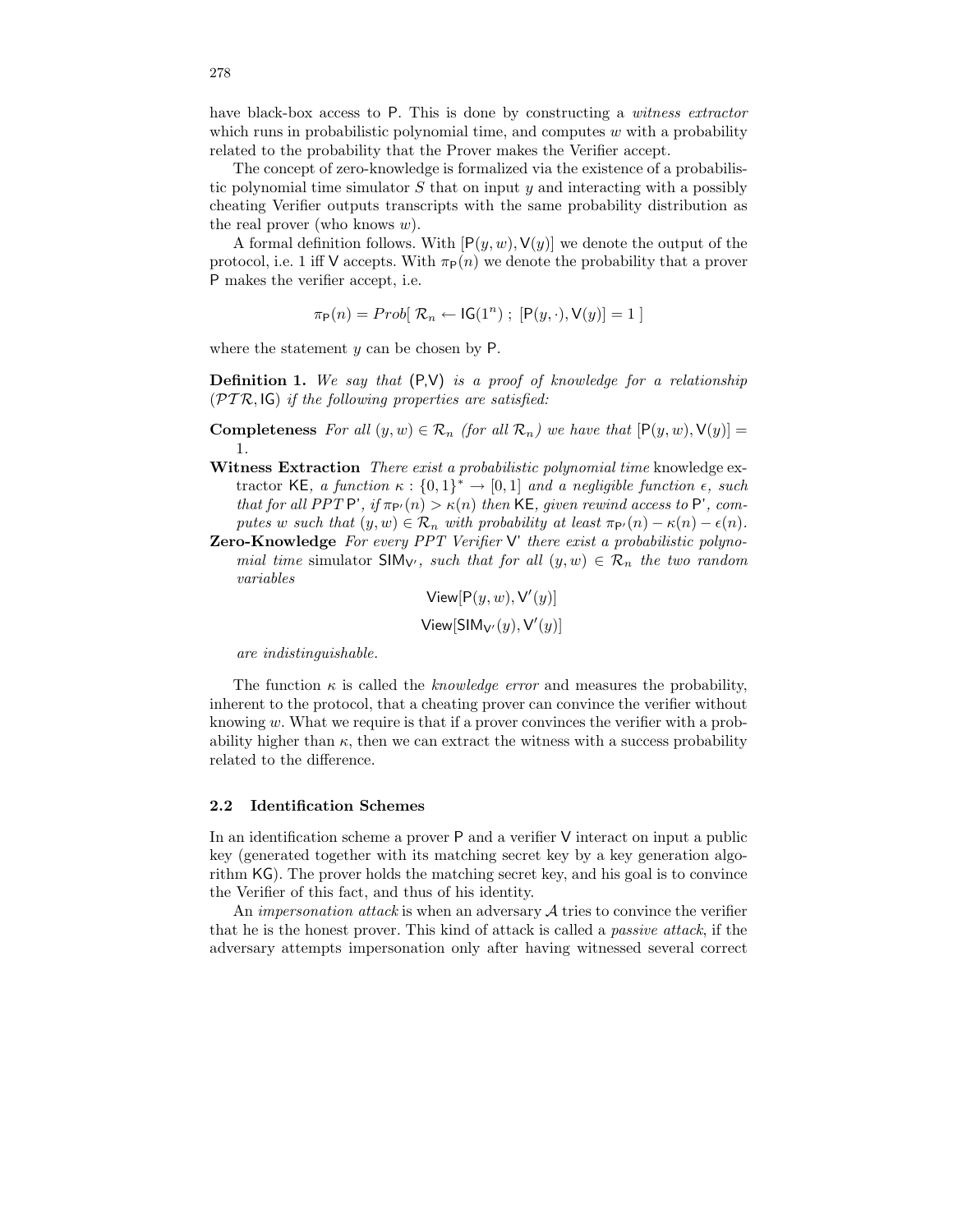executions of the identification protocol between the prover and honest verifiers. We said that an attack, is *active*, if the adversary before trying to impersonate the prover has engaged with him in the identification protocol, playing the role of a (possibly dishonest) verifier.

Finally, and this is the notion we consider in this paper, we say that an active impersonation attack is a concurrent attack if the interactions between the adversary and the honest prover before the impersonation attack, can be carried out in a concurrent fashion (i.e. with an arbitrary scheduling of messages).

So we can consider the following game. A pair of keys sk,pk is chosen according to the distribution induced by  $KG$  on input  $1<sup>n</sup>$  the security parameter. The prover is given sk and pk is made public. Then the adversary  $A$  engages as a verifier in several concurrent executions of the identification protocol with the prover. He then finally runs one execution of the protocol, as the prover, with an honest verifier. We denote with  $\mathsf{adv}_{\mathcal{A}}(n)$  the probability that A makes the verifier accept at the end of this game.

**Definition 2.** We say that an identification protocol is secure against concurrent impersonation attack if  $\mathsf{adv}_{\mathcal{A}}(n)$  is negligible in n.

## 2.3 Discrete Logarithm Assumptions

Since its introduction in the seminal paper by Diffie and Hellman [DH78], the discrete logarithm assumption has been widely used to construct cryptographic algorithms. Here we are going to use a well established variant of the assumption that considers the hardness of computing discrete logs in subgroups of prime order.

Consider the example we described above. On input a security parameter  $1^n$ , we generate an *n*-bit prime q, a poly(n)-prime p, such that  $q|p-1$  and an element g of order q in  $Z_p^*$  (the multiplicative group of integers modp). In the group generated by  $g$  we can consider the exponentiation function that maps  $w \in Z_q$  to  $y = g^w$  mod p. The discrete log assumption says that if we choose w at random then it is infeasible to compute  $w$ , when given only  $y$ .

Assumption 1 We assume that computing discrete logarithm is hard, i.e. for every  $PPT$  Turing Machine  $I$  (for inverter) the following probability

$$
adv_{\mathcal{I}}(n) = Prob[\mathcal{I}(p, q, g, y = g^{w} \bmod p) = w]
$$

is negligible in n. The probability is taken over the internal coin tosses of  $I$ , the random choices of q as n-bit prime, p as a poly(n)-bit prime such that  $q|p-1$ ,  $w \in_R Z_q$ , while g is an arbitrary element of order q in  $Z_p^*$ .

In the following we are going to use a stronger variant of the discrete log assumption, introduced in [BNPS01,BPa02]. In this variant once we have selected p, q at random and chose q, we give the inverter  $\mathcal I$  access to two oracles. The challenge oracle Ch, when invoked outputs a random element in the group generated by g. The *discrete log* oracle **DL** when queried on a value  $y \in (g)$  will output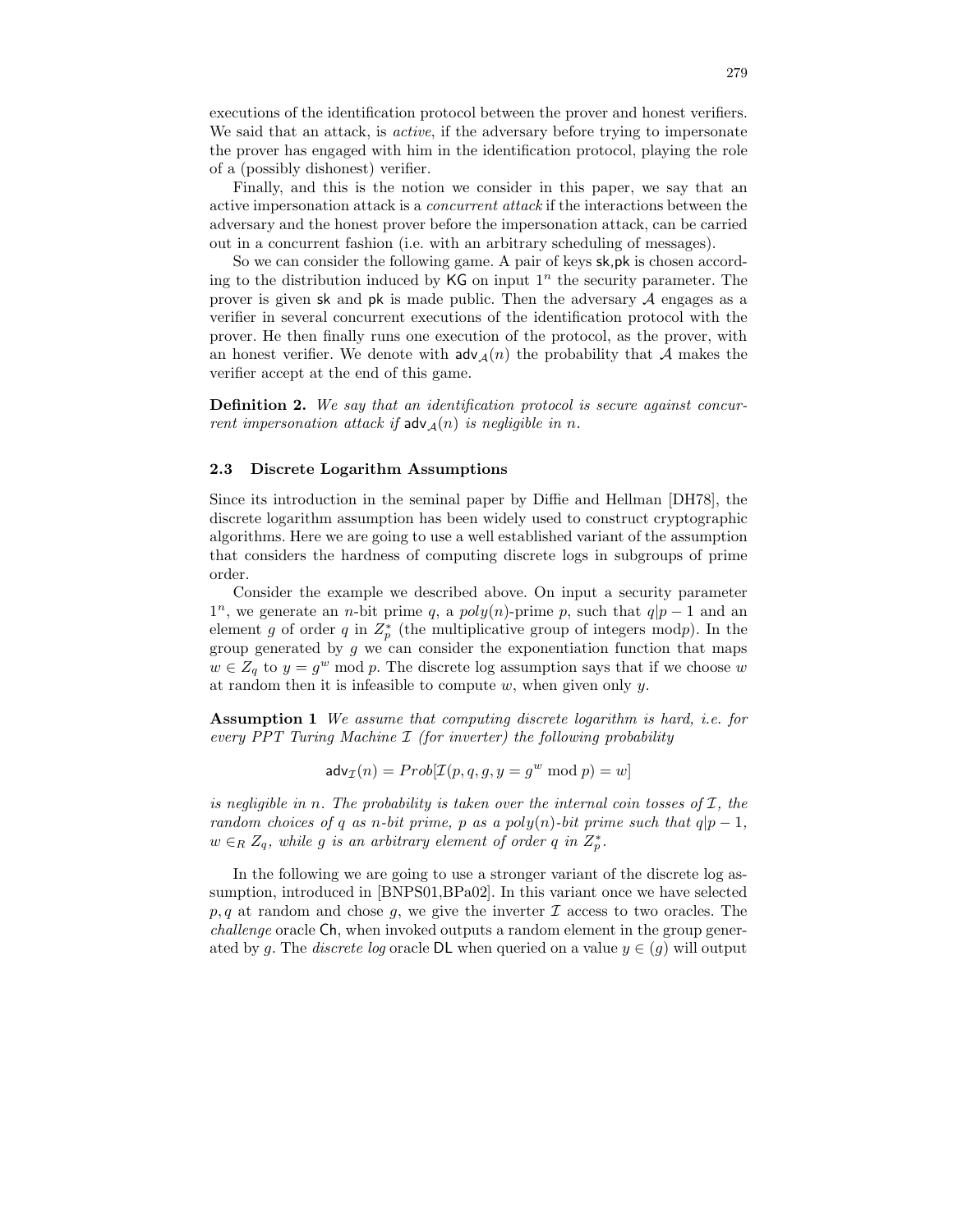w such that  $y = g^w \mod p$ . The goal of  $\mathcal I$  is to invert all the values issued to him by the challenge oracle (and  $\mathcal I$  must invoke Ch at least once), but is restricted to invoke DL a number of times, which is strictly smaller than the number of times he invoked Ch. We denote with  $\mathsf{adv}_{\mathcal{I}}^{\mathsf{Ch},\mathsf{DL}}(n)$  the probability (taken over the choices of p, q and the internal coin tosses of  $\mathcal I$  and  $\mathsf{Ch}\n$  that  $\mathcal I$  succeeds in this game.

**Assumption 2** We assume that the problem of one more inversion of discrete logarithms is hard, i.e. we assume that  $\text{adv}_{\mathcal{I}}^{\text{Ch,DL}}(n)$  is negligible in n.

Note that when the number of queries to Ch is equal to 1, this assumption is equivalent to Assumption 1. Though Assumption 2 is new, it looks reasonable and has the advantage enunciated in [BPa02] of reducing the security of our identification scheme to the hardness of a well-specified number theoretic problem.

#### 2.4 Schnorr's identification scheme

Let p and q be two primes such that  $q|p-1$  and  $|q|=n$ . Let  $q\neq 1$  be an element of order q in  $Z_p^*$ . Let  $G_q$  be the subgroup generated by g. The integers  $p, q, g$  are known and can be common to a group of users.

An identity consists of a private/public key pair. The private key  $w$  is a random non-negative integer less than q. The public key is computed as  $y =$  $g^{-w} \bmod p$ .

The protocol is described in Figure 1

It is well known that Schnorr is an honest-verifier zero-knowledge proof of knowledge of w, the discrete logarithm of y. The reader is referred to  $[Sch91]$  for details. The protocol is only honest-verifier ZK, because if a dishonest verifier chooses the challenge e in a non-random way (particularly dependent on the first message x) we are not able to simulate the interaction<sup>2</sup>.

However in [BPa02] it is shown that the Schnorr scheme is secure against impersonation, under concurrent attacks, under the assumption that discrete logarithm is secure under one more inversion in the underlying group.

## 3 The new identification scheme

In this section we present our generalization of Schnorr's scheme to the case in which the prover wants to prove multiple identities.

A naive generalization of Schnorr's scheme would be to do the simultaneous authentication of d identities by composing d rounds in parallel. In other words

 $2$  Note that it is also necessary to check that  $y$  is in the proper group, by checking that  $y^q = 1 \text{ mod } p$ , see [Bur90]. This can be added as a verification step, or the verifier can trust the certification authority that certified y to have performed the test. A similar requirement holds for our protocol.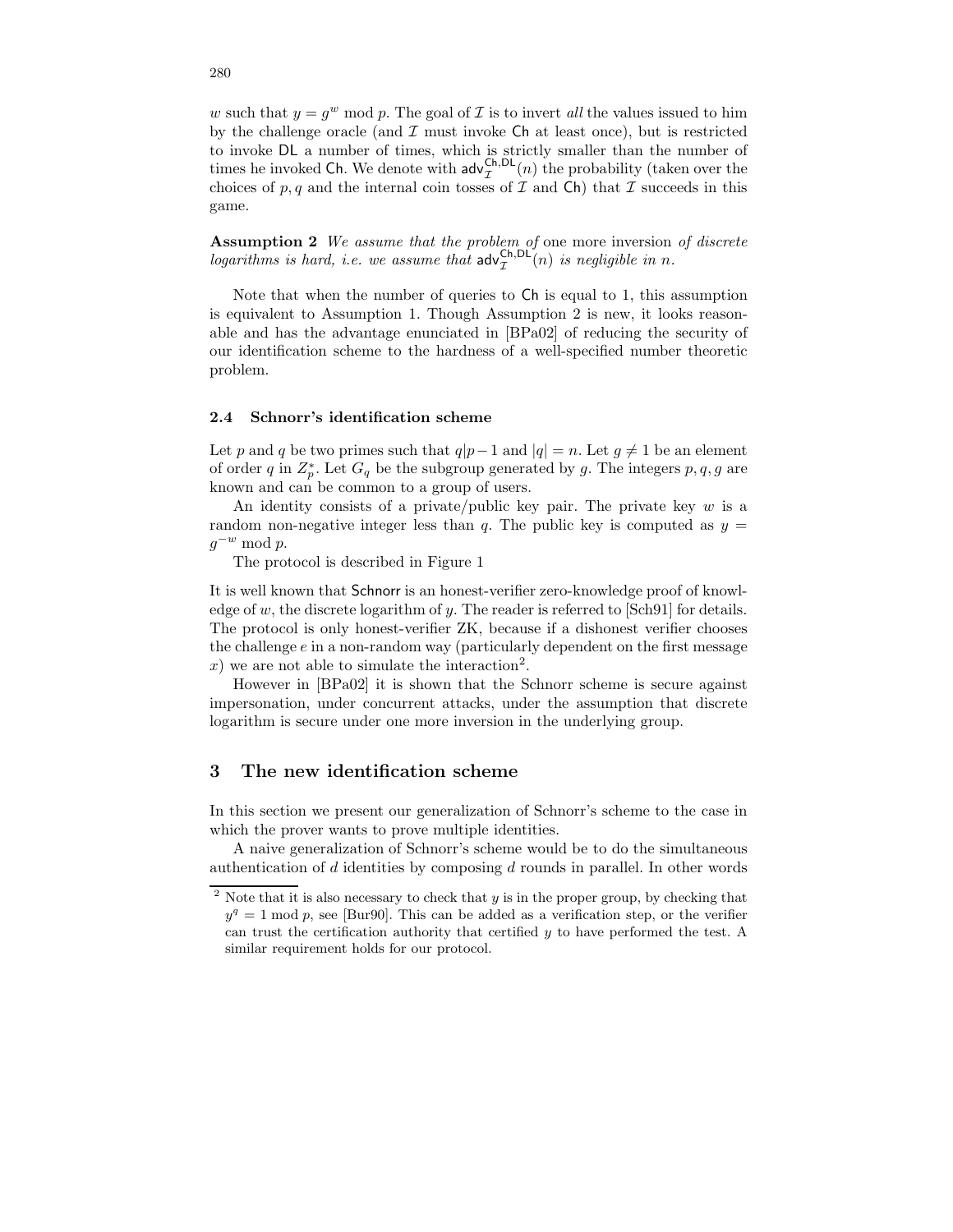

the prover would send over  $d$  commitments and the verifier would reply with  $d$ challenges - one per identity. Note that this scheme has a communication and computation cost that is  $d$  times the cost of Schnorr's original scheme. A possible improvement would be to use the same challenge for all rounds, and apply batch verification techniques (such as the ones in [BGR98]) to the last verification step. Even with these improvements, the communication and computation cost of the whole scheme would still be higher by a factor of  $d$  (the prover would still have to send and compute d commitments).

We propose a more efficient scheme where the prover sends *one* commitment and the verifier sends one challenge across all identities. The prover's response is generalized from a degree one polynomial to a degree d polynomial formed from the d secret keys. We are able to show that the resulting scheme is sound and further that it is secure against impersonation under concurrent attacks by extending the corresponding arguments in [Sch91] and [BPa02] respectively. We present two theorems that demonstrate that the new scheme is an honestverifier zero knowledge proof of knowledge and also a secure identification against impersonation under concurrent attacks.

The parameters are very similar to Schnorr. Let  $p$  and  $q$  be two primes such that  $q|p-1$ . Let  $g \neq 1$  be an element of order q in  $Z_p^*$ . The integers  $p, q, g$  are public, and can be common to a group of users.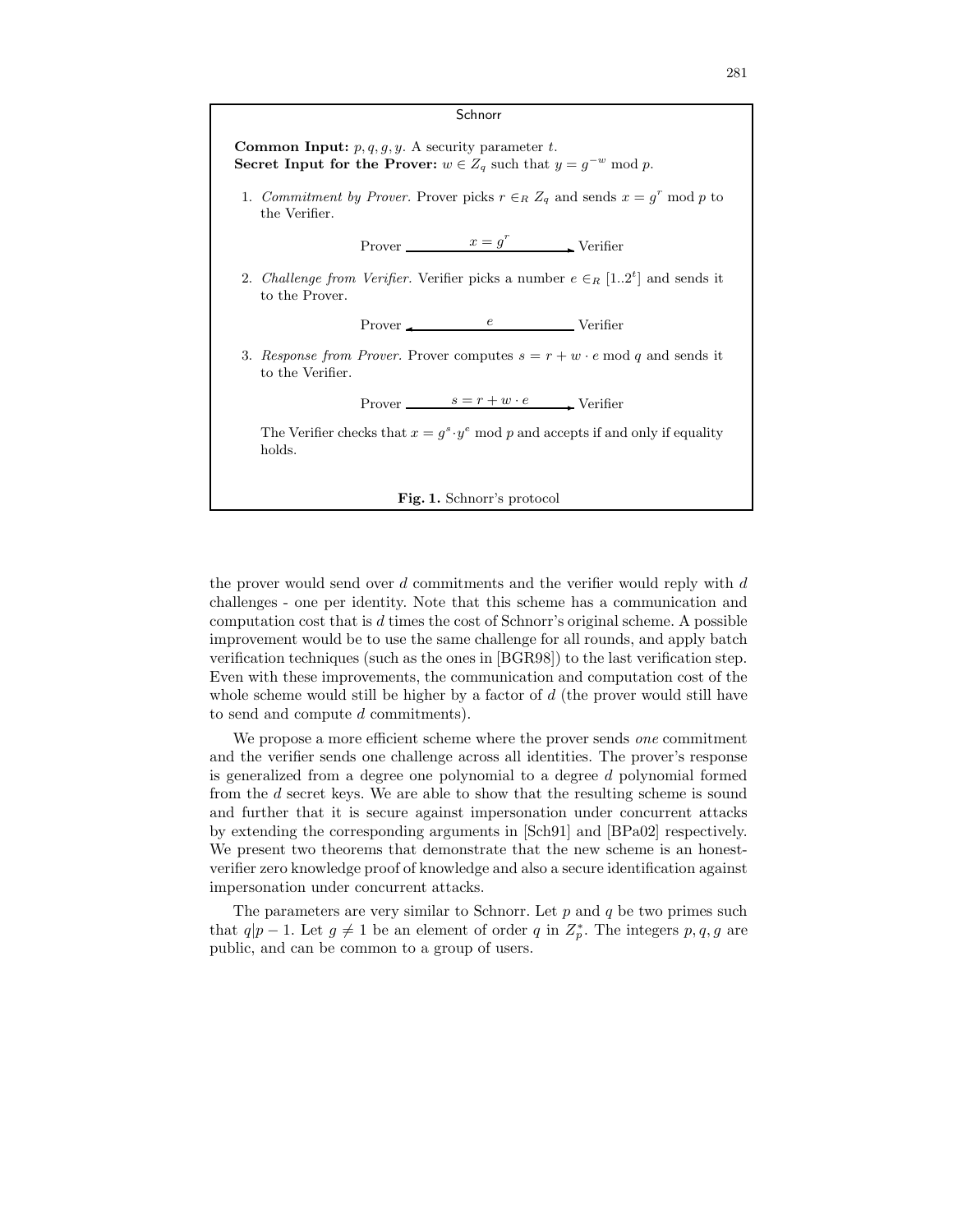We have d identities, each consisting of a private/public key pair indexed by i. The private keys  $w_i$  are non-negative integers less than q, chosen uniformly at random. The public keys are computed as  $y_i = g^{-w_i} \mod p$ .

The Prover initiates the protocol by sending over the list of public keys  $y_i$ for which it claims to possess the corresponding private keys  $w_i$ . The protocol is described in Figure 2



Theorem 1. Batch-Schnorr is an honest-verifier zero-knowledge proof of knowledge for d discrete logarithms.

The complete proof is provided in [GLSY].

Notice that the protocol is not zero-knowledge in the general case since a dishonest verifier could choose a challenge that is dependent on the commitment making it difficult to generate transcripts with the same distribution, without knowing the secret keys. Informally, however the reason no information is revealed is that the numbers  $x$  and  $y$ , the commitment and the response, are essentially random. This is the intuition behind the proof of security as an identification scheme.

The following theorem (Theorem 2) shows that Batch-Schnorr is an identification scheme secure against impersonation under concurrent attacks. As mentioned before, this is our ultimate end goal. We extend the proof in [BPa02]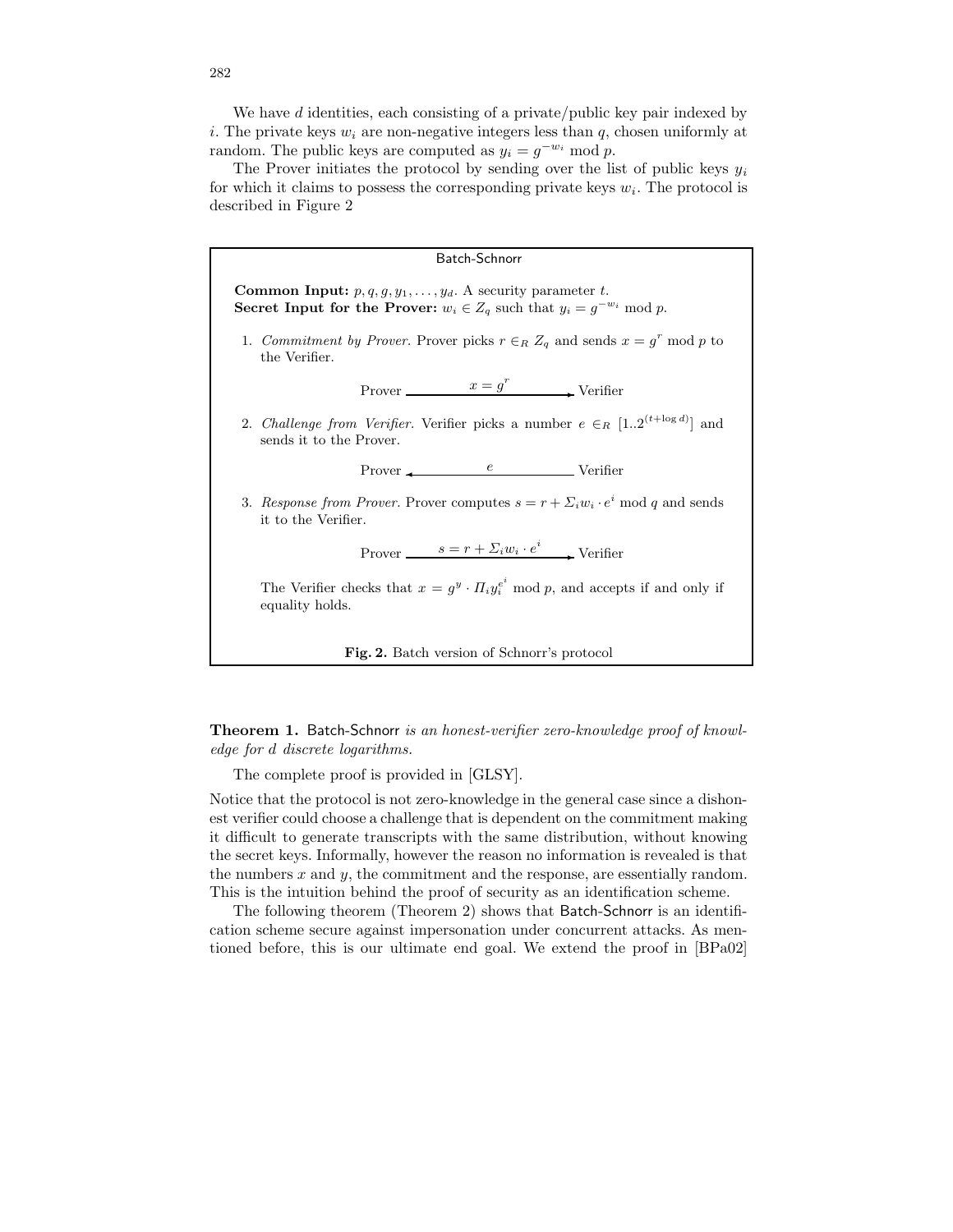(which shows the security of Schnorr's scheme under this kind of attack) to our scheme. We remind the readers that in a concurrent attack the adversarial prover is allowed to play the role of the cheating verifier and interact concurrently with multiple honest prover clones prior to the impersonation attempt. Similar to [BPa02] our proof is based on the assumption that discrete exponentiation is secure under d more inversions in the underlying group (Assumption 2).

Let  $A$  denote the adversary that first takes on the role of fraudulent verifier and interacts concurrently with several honest prover clones before subsequently taking on the role of fraudulent prover. Let  $adv_{\mathcal{A}}(k)$  denote the probability that A is successful at impersonation.

Theorem 2. If A succeeds in an impersonation attack on Batch-Schnorr with probability  $\text{adv}_{\mathcal{A}}(k)$  then there exists an inverter  $\mathcal I$  such that for every k

$$
\mathsf{adv}_{\mathcal{A}}(k) \leq 2^{-t} + (\mathsf{adv}_{\mathcal{I}}^{\mathsf{Ch}, \mathsf{DL}}(k))^{1/(d+1)}
$$

*Proof.* We show how to construct an inverter  $\mathcal I$  that interacts with  $\mathcal A$  the impersonation adversary. Via this interaction  $\mathcal I$  will compute the discrete logarithm of all the n points it gets from the challenge oracle, by querying the discrete log oracle, at most  $n - d$  times.

First the inverter  $\mathcal I$  queries Ch, the challenge oracle,  $d$  times and obtains  $d$ random group elements  $y_i = g^{-w_i}$ . It then runs A in cheating verifier mode using the  $y_i$ 's as the public key. For the  $j^{th}$  clone prover the commitment  $x_j$  is obtained by querying the challenge oracle Ch. The third round response  $s_i$  to challenge  $e_j$  is computed by querying the discrete log oracle DL on the value  $x_j \prod_{k=1}^d y_k^{-e_j^k}$ . Notice that this is a perfect simulation of a real concurrent attack. With  $n$  we denote the total number of queries to the challenge oracle. Notice that I queried the discrete log oracle only  $n - d$  times.

Now I runs A in cheating prover mode  $d+1$  times, rewinding it each time to the beginning (of the phase in which  $A$  acts as a prover). This in particular means that the commitment issued by  $A$  stays the same, since its internal state is the same. If any two challenges are the same then the inverter  $\mathcal I$  fails.

Let  $x = g^r$  be the commitment and let  $s_i$  be the response corresponding to the distinct challenges  $e_i$ . If the cheating prover A fails even once then the inverter  $\mathcal I$  fails. If the cheating prover  $\mathcal A$  succeeds each of the  $d+1$  times, then the inverter  $\mathcal I$  has  $d+1$  equations of the form  $s_i = r + \sum_j w_j \cdot e_i^j$ , with  $d+1$ unknowns, r and the d secret keys  $w_j$ . By inverting the Van der Monde matrix formed from these equations, they can be solved to obtain the  $w_j$ 's. These are the answers to the first d queries  $\mathcal I$  made to Ch.

Recall that  $\mathcal I$  must answer all the challenges he received from  $\mathsf{Ch}.$  But the answer to each query  $x_j$  can be easily computed as  $s_j - \sum_k w_k \cdot e_j^k$ .

Thus with  $n - d$  queries,  $\mathcal I$  succeeds in inverting all the n points asked to the challenge oracle. The probability of success is the probability that  $\mathcal A$  succeeds  $d+1$  times. We will now estimate this probability. We first prove an auxiliary result that is a generalization of an equivalent result in [BPa02].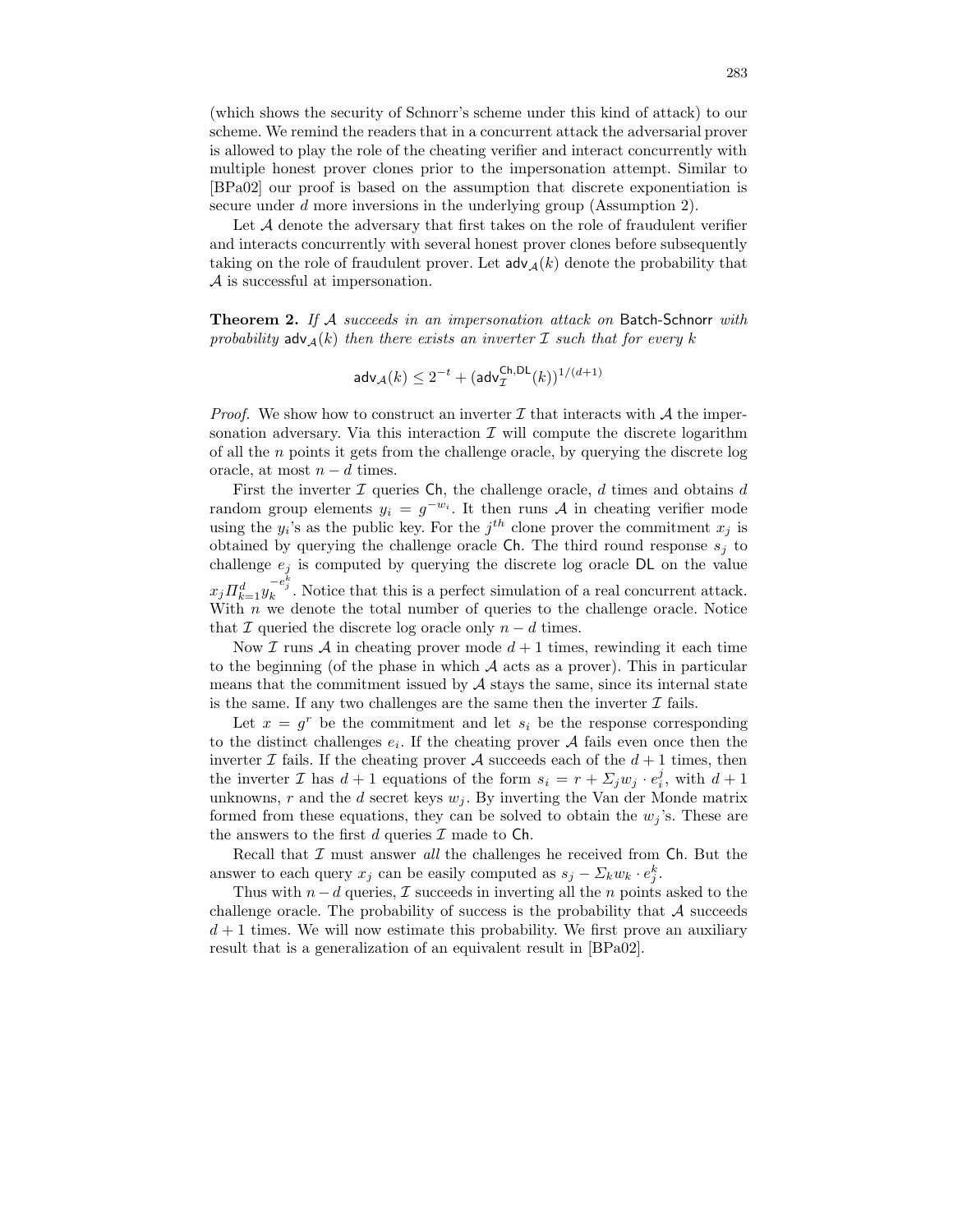Lemma 1 (Generalized Reset Lemma). Consider any prover (potentially cheating). Let A and B be random variables over the space of the random coins, RP, of the prover. Let A denote the probability, taken over e, that the verifier accepts. Let B denote the probability, taken over e's, that when the verifier is reset and run  $d + 1$  times, a different e is generated each time and the verifier accepts each time. Let  $acc = E(A)$  and  $res = E(B)$ . Then  $acc \leq 2^{-t} + res^{1/(d+1)}$ .

*Proof.* Let  $1/c = 2^{t+\log d}$  be the size of the challenge set i.e. #e. It is easy to see that  $B \ge A(A - c)(A - 2c) \dots (A - dc)$ . This implies that  $B \ge (A - dc)^{(d+1)}$ which yields that  $E(A) \leq dc + E(B)^{1/(d+1)}$  or  $E(A) \leq 2^{-t} + E(B)^{1/(d+1)}$ .

Now observe that  $adv_{\mathcal{A}}(k) = E(ac)$ , where the expectation is taken over the choice of  $y_i$  and the knowledge gained as the cheating verifier. Similarly  $\mathsf{adv}_{\mathcal{I}}^{\mathsf{Ch},\mathsf{DL}}(k) = E(res)$ . Applying the reset lemma we see that

$$
adv_{\mathcal{A}}(k) = E(ac) \le E(2^{-t} + (res)^{1/(d+1)}) = 2^{-t} + E((res)^{1/(d+1)})
$$

then by applying Jensen's inequality

$$
adv_{\mathcal{A}}(k) \leq 2^{-t} + (E(res))^{1/(d+1)} = 2^{-t} + (\mathsf{adv}_{\mathcal{I}}^{\mathsf{Ch},\mathsf{DL}})^{1/(d+1)}
$$

This completes the proof of Theorem 2.

The following corollary is a straightforward consequence of Theorem 2.

**Corollary 1.** Under Assumption 2, and if  $t = \omega(\log k)$ , then Batch-Schnorr is a secure identification scheme against i mpersonation under concurrent attack.

Note that the assumption that  $t$  is super-logarithmic in  $k$  is necessary, otherwise the scheme can be broken by guessing the verifier's challenge.

## 3.1 Efficiency Analysis

For a list of d identities Batch-Schnorr uses only  $O(log d)$  more bits of communication than Schnorr's scheme for a single identity (assuming the same security level).

In terms of computation Batch-Schnorr requires 2d extra modular multiplications for the prover. The verifier has to perform  $d+1$  modular exponentiations, while in Schnorr's scheme it has to perform 2.

Notice that this is much faster than the known way of proving  $d$  identities simultaneously, which consists of d copies of Schnorr's protocol (in the particular the verifier would have to perform 2d exponentiations instead of  $d + 1$ ).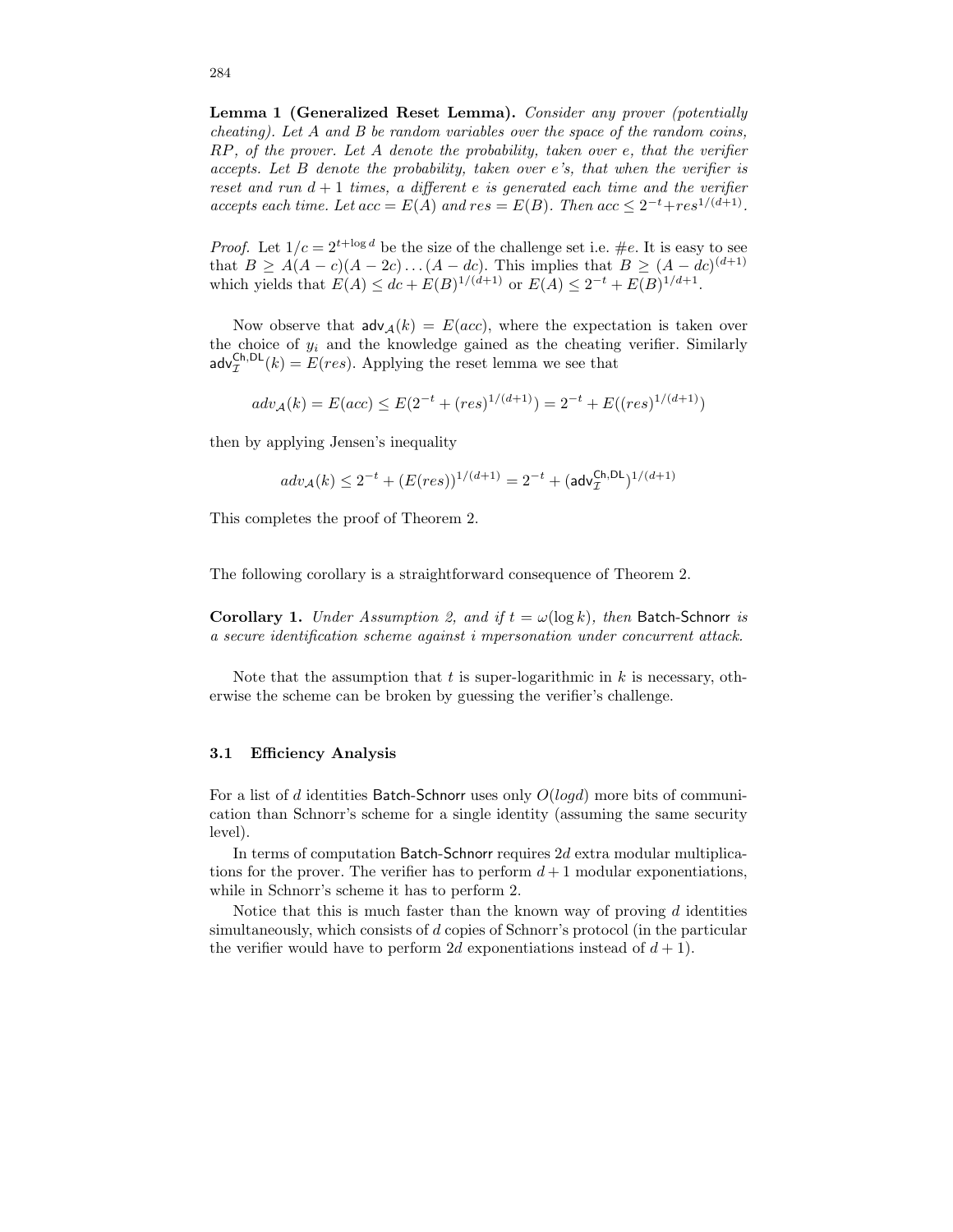## 3.2 Authorization using Multiple Identities

As we discussed in the Introduction, our identification scheme is suitable to implement Authorization using multiple identities without incurring a huge efficiency cost.

When a user joins a particular privilege class he is given a new public key, its matching secret key and a certificate that associates the key to that particular privilege class. Another possibility would be to have a unique key for each class, but that would make revocation very difficult to handle, as revoking one user in the class (say because her key was compromised or because she does not belong to the class anymore), would involve replacing the key of all users in the class.

When a user needs to access certain data or services he uses our identification protocol to prove possession of the minimal set of privileges required for that access to take place.

Another advantage of our approach is that it is easy to transfer privileges among parties. A motivating scenario for our application is having a smart card be able to talk to another smart card and transfer a subset of privileges to it (equivalent to a high ranking employee in a corporation enabling selective access to a lower ranked employee). In our scheme using multiple identities it is a simple matter to transfer the private keys corresponding to the selected list of privileges.

## 4 Implementation

In order to test the efficiency of our scheme we have performed an implementation of our scheme. To carry out the implementation we used a recently proposed technology based on Light Emitting Diodes. We believe that another contribution of our paper is to show that this new technology allows the implementation of strong cryptography.

Light Emitting Diodes, or LEDs, are one of the most ubiquitous interface components. Their diverse applications include numeric displays, flashlights, vehicle brake lights (and possibly even headlights [Hel03]), traffic signals and the omni-present power-on indicator. LEDs are so commonly used as light emitters that people often forget that they are fundamentally photodiodes and hence light detectors. Although LEDs are not optimized for light detection they are very effective at it. The interchangeability between solid-state light emission and detection was widely publicized in the 1970s by Forrest W. Mims [Mim86,Mim93], but has since largely been forgotten.

Recently, a novel microprocessor interface circuit was invented which can alternately emit and detect light using an LED [DYL02]. In addition to the LED and two digital I/O pins of the microprocessor, the circuit requires only a single current limiting resistor. When forward-biased the LED emits light and when back-biased it detects/measures the ambient light. The implications of LED-based data communication are significant, since it is essentially a software interface technique that uses existing hardware with minimal modification. "Every LED connected to a microprocessor can be thought of as a generic two-way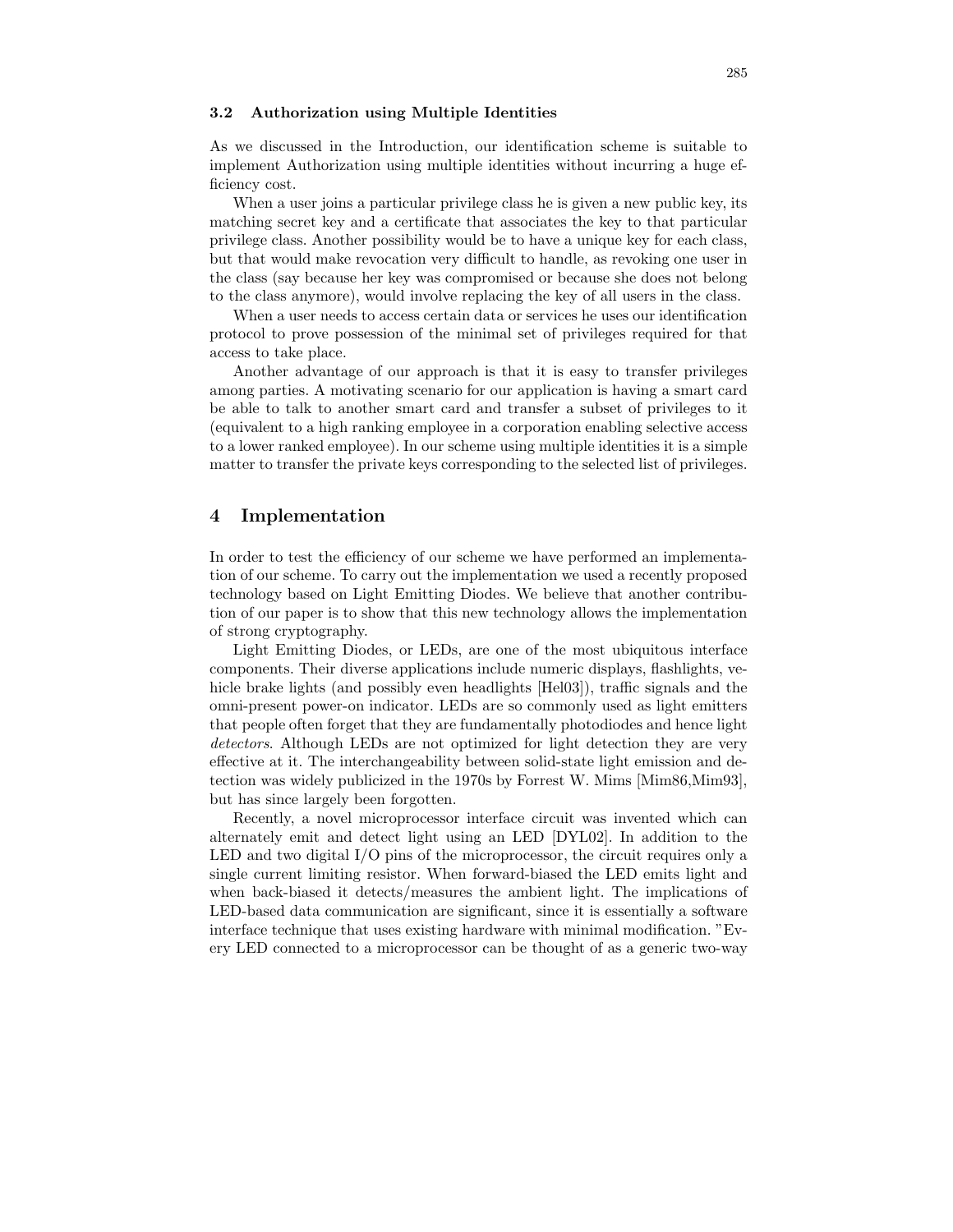data port" [DYL02]. One can conceive of numerous applications e.g. using the power light on consumer appliances as a maintenance port for reading service information and uploading new firmware, or capturing a car stereo's fault log through the front panel display.

We show how to build smartcards that communicate via LEDs and implement our Batch-Schnorr protocol.

## 4.1 Hardware

Batch-Schnorr was implemented using the Microchip PIC16LF628 microcontroller. The hardware was composed of a small printed circuit board 2cm by 4cm, a single push-button switch, an LED, a 3-volt lithium coin-cell battery, a capacitor and two resistors. The PIC uses 8-bit instruction words and runs at 5 MIPS (million instructions per second). It has 16KB of write-able storage. The prototypes were also equipped with an in-circuit programming connector, which allowed us to download code into the microcontroller. We also devised a small adapter board to convert this connector to Microchip's standard RJ-11 in-circuit debugging module. A mass produced version should cost less than a dollar more than a similar LED keychain flashlight. The range of communication is a few centimeters at best and the data rate is 250 bits/second in each direction. We implemented Batch-Schnorr representing the prover in its full functionality. The verifier was implemented as a LED directly controlled by a PC.

See Appendix B for a picture of our implementation.

#### 4.2 Security

We chose a security parameter setting of  $t = 95$ . This is generally considered adequate security (see [Sch96]) for most practical purposes. We used  $d = 32$ . This made  $t + \log d = 100$ . This forced the prime q to be 200 bits long because of the existence of the  $O(q^{1/2})$  baby-step-giant-step algorithm for finding discrete logs (see [Sch91]). In conjunction with the existence of the general number field sieve (see [LOd91]) this, in turn, forced the prime p to be about 1500 bits long.

## 4.3 Prover

The bulk of the implementation effort lay in the code for the prover. An important aspect of our implementation of Batch-Schnorr was that storage was at a premium. This is common with most smart cards where the storage is needed both for code as well as data.

The main operation performed by the prover is modular multiplication. We initially attempted an implementation of the Fast Fourier Transform (see [Str88]) of Cooley and Tukey, which takes  $O(n \log n)$  bit operations. However it turned out that our practical implementations of this scheme had high code complexity, even though it is more efficient asymptotically.

Hence, we adopted a scheme that utilizes a pre-computed table to substantially save on both code complexity as well as computation time. For each of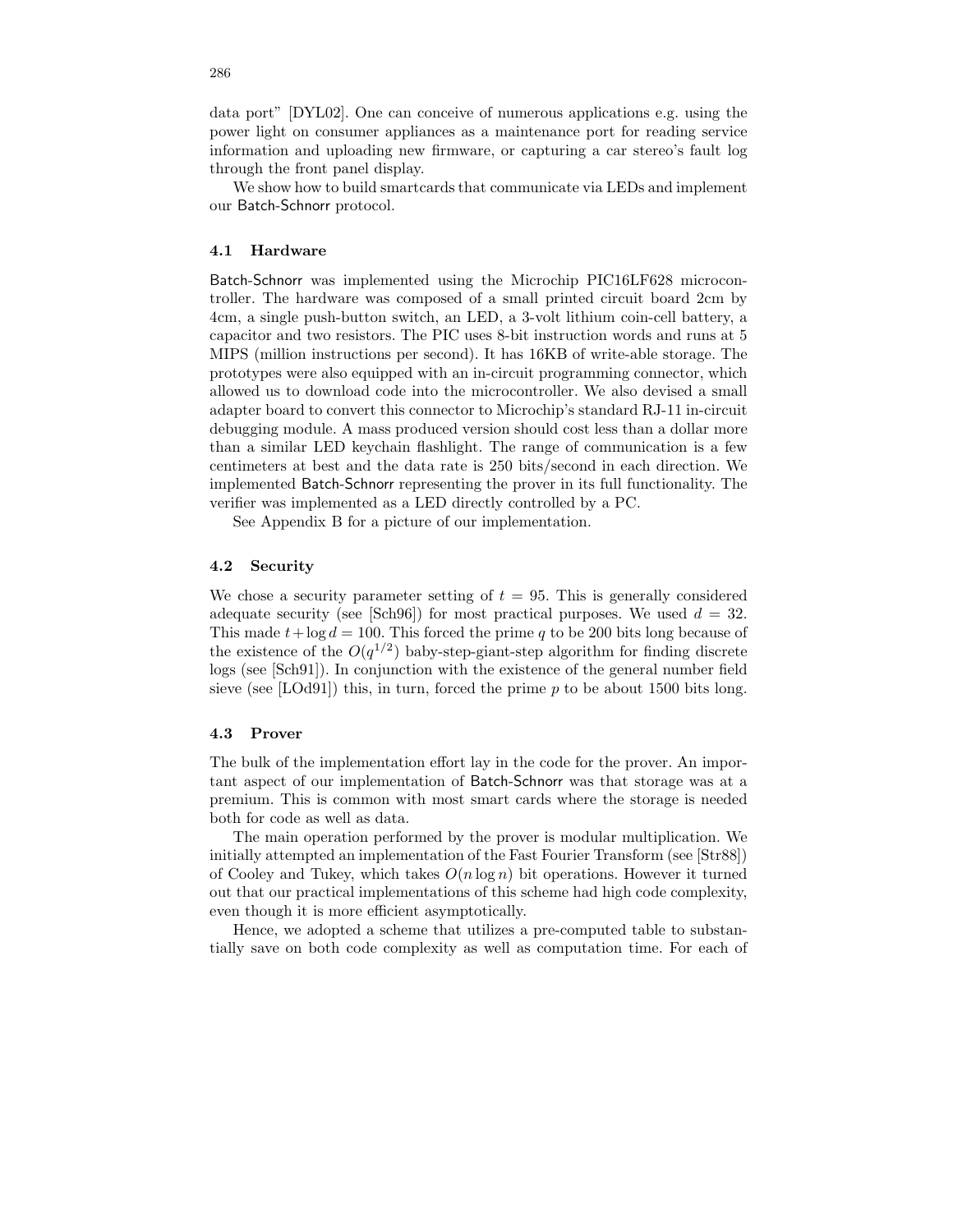the private keys we stored a pre-computed table of the residues modulo  $q$  of the product of the private key with the powers of 2 up to  $2^{1+\log q}$ . Then to multiply the private key with any given number we added the residues corresponding to the powers of 2 present in the binary representation of that number. The residue modulo q of  $2^{1+\log q}$  enabled us to reduce the overflow when doing addition, so that we always had a number with  $\log q$  bits. Upon receiving the challenge  $e$  we first computed a similar table consisting of the residues modulo  $q$  of the product of e with the powers of 2 up to  $2^{1+\log q}$ . We then used this table to compute the powers of e, and then used the pre-computed tables of the secret keys to compute  $y = r + \sum_i s_i \cdot e^i \mod q$ . This enhancement enabled the implementation to run in less than 2 seconds for our choice of the security parameters.

## 5 Conclusion and Extensions

We have presented a batch version of Schnorr's protocol. In our scheme a prover can prove knowledge of d keys at essentially the same cost as proving knowledge of a single key. We believe this protocol can find several applications in the cryptography literature.

We discussed the application of privacy-preserving authorization mechanisms. Also we presented an implementation of our protocol employing a new technology to use Light Emitting Diodes as two-way communication devices. We believe this to be another interesting contribution of our paper.

In terms of future research, it would be interesting to devise a batch version of the Guillou-Quisquateur identification protocol.

## References

- [BGR98] M. Bellare, J. Garay and T. Rabin. "Fast batch verification for modular exponentiation and digital signatures". Advances in Cryptology- Eurocrypt '98 Proceedings, Lecture Notes in Computer Science Vol. 1403, K. Nyberg ed, Springer-Verlag, 1998.
- [BGo93] M. Bellare and O. Goldreich. "On defining proofs of knowledge". Advances in Cryptology - CRYPTO '92 Proceedings, Lecture Notes in Computer Science Vol. 740, E. Brickell ed, Springer-Verlag, 1993.
- [BNPS01] M. Bellare, C. Namprempre, D. Pointcheval and M. Semanko. The one-more RSA Inversion Problem. Financial Cryptography'01. Final version available at http://eprint.iacr.org/2002/002
- [BPa02] Bellare M., and Palacio A., "GQ and Schnorr identification schemes: proofs of security against impersonation under active and concurrent attacks," Advances in Cryptology-CRYPTO '02, (2002).
- [Bur90] Burmester M., "A remark on the efficiency of identification schemes," EURO-CRYPT '90, pp. 493-495 (1990).
- [CL01] J. Camenisch and A. Lysyanskaya. "An efficient system for non-transferable anonymous credentials with optional anonymity revocation." EURO-CRYPT'01 pp.93-118.
- [CL02] J. Camenisch and A. Lysyanskaya. "Signature schemes with efficient protocols." Security in Communication Networks Workshop. 2002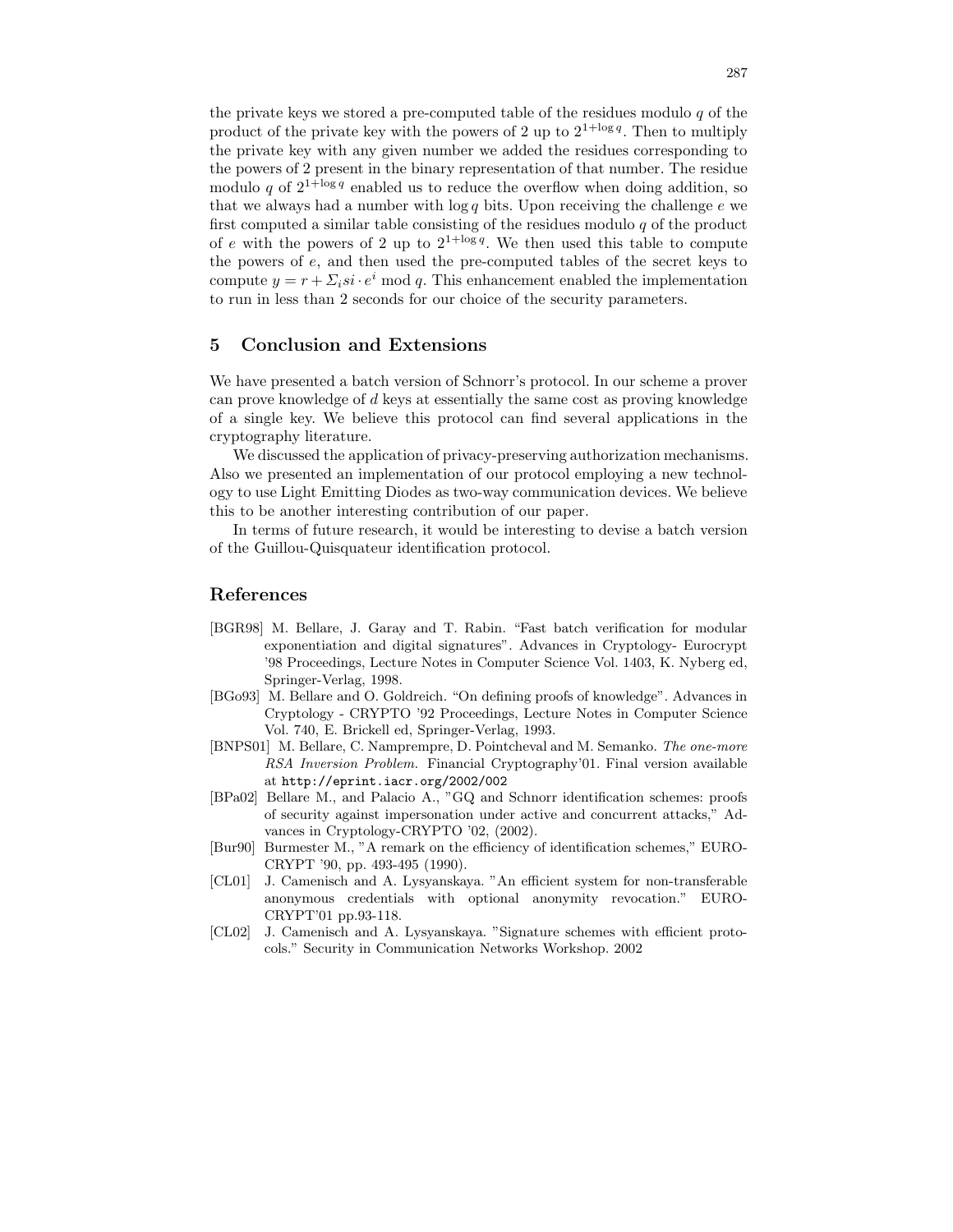- [Cha90] Chaum D., "Zero knowledge undeniable signatures," Advances in Cryptology - CRYPTO '90, pp 458-464 (1990).
- [CDM00] Cramer R., Damgard I., and MacKenzie P.D., "Efficient zero-knowledge proofs of knowledge without intractability assumptions," Public Key Cryptography '00, pp. 354-372 (2002).
- [CSh98] Cramer R., and Shoup V., "A practical public key cryptosystem provably secure against adaptive chosen ciphertext attack," Advances in Cryptology-CRYPTO '98, pp. 13-25 (1998).
- [CSh99] R.Cramer and V.Shoup. "Signature schemes based on the Strong RSA assumption". 6th ACM Conference on Computer and Communication Security 1999.
- [DPr89] Davies D. W., and Price W. L., "Security for computer networks," Wiley (1989).
- [deR91] de Rooij P., "On the security of the Schnorr scheme using preprocessing," EUROCRYPT '91, pp. 71-80 (1991).
- [DYL02] Dietz, P., Yerazunis W., and Leigh, D., "Very low-cost sensing and communication using bidirectional LEDs," to appear in Ubicomp 2003. http://www.merl.com/papers/TR2003-35/ (2002) patent pending.
- [DH78] W. Diffie and M. Hellman. New Directions in Cryptography. IEEE Transactions on Information Theory, IT-22(6):644–654. 1976.
- [DDN00] D.Dolev, C.Dwork and M.Naor. "Non-malleable Cryptography". SIAM J. Comp. 30(2):391–437, 2000.
- [FFS88] Feige U., Fiat A., and Shamir A., "Zero-knowledge proofs of identity," Journal of Cryptology, vol. 1, pp. 77-94 (1988).
- [For94] Ford W., "Computer communications security: principles, standard protocols and techniques," Prentice Hall (1994).
- [GHR99] Gennaro R., Halevi S. and Rabin T., "Secure Hash-and-Sign Signatures Without the Random Oracle". Eurocrypt '99 LNCS no. 1592, pages 123-139 (1999).
- [GKR97] Gennaro R., Krawczyk H. and Rabin T., "RSA-based undeniable signatures," Advances in Cryptography - CRYPTO '97, pp 132-149 (1997). Also in Journal of Cryptology, vol 13., pp 397-416 (2000).
- [GLSY] Gennaro R., Leigh D., Sundaram R. and Yerazunis W., "Batching Schnorr Identification Scheme with Applications to Privacy-Preserving Authorization and Low-Bandwidth Communication Devices," Tech Report. http://www.ccs.neu.edu/ koods/papers.html (2004).
- [GMR85] Goldwasser S., Micali S., and Rackoff C., "The knowledge complexity of interactive proof-systems," Proceedings of the 17th Annual ACM Symposium on Theory of Computing, pp. 291-304 (1985).
- [GMR88] S.Goldwasser, S.Micali, and R.L.Rivest. "A digital signature scheme secure against adaptive chosen-message attacks". SIAM J. Computing, 17(2):281– 308, April 1988.
- [GQu88] Guillou L. C., and Quisquater J. -J., "A practical zero-knowledge protocol fitted to security microprocessor minimizing both transmission and memory," EUROCRYPT '88, pp. 123-128 (1988).
- [GUg86] Guillou L. C., and Ugon M., "Smart card: a highly reliable and portable security device," Advances in Cryptology-CRYPTO '86, pp. 464-479 (1986).
- [GUQ92] Guillou L. C., Ugon M., and Quisquater J. -J., "The smart card: a standardized security device dedicated to public cryptography," Contemporary Cryptology: The Science of Information Integrity, IEEE, pp. 561-613 (1992).